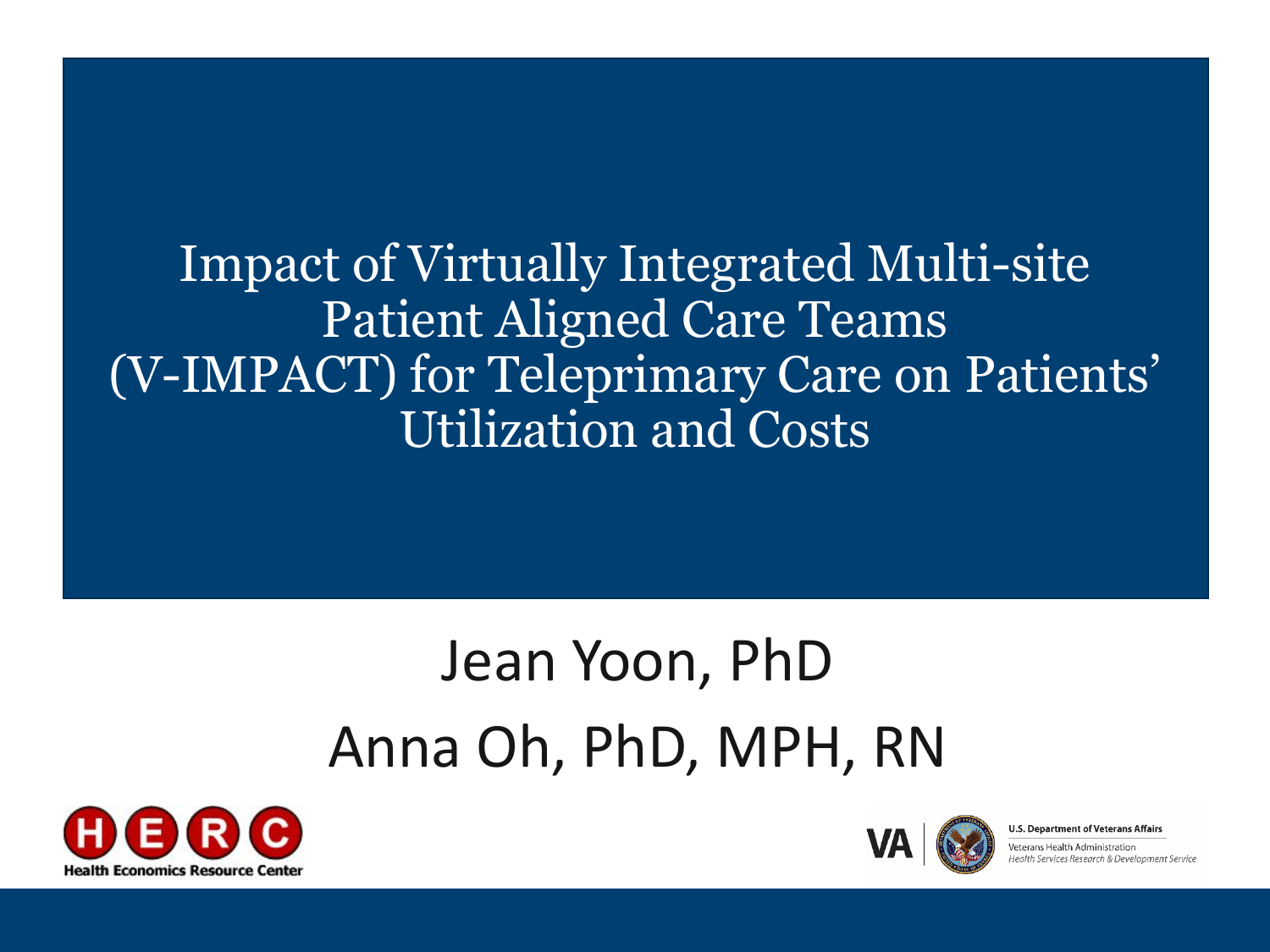# Primary Care Access

- **URED VHA operates more than 900 primary care** clinics for the 8 million veterans enrolled in VHA.
- **Some geographic areas struggle to recruit** primary care providers, especially rural areas.
- **VA primary care sites may experience gaps** in coverage due to provider turnover and difficulty with recruitment.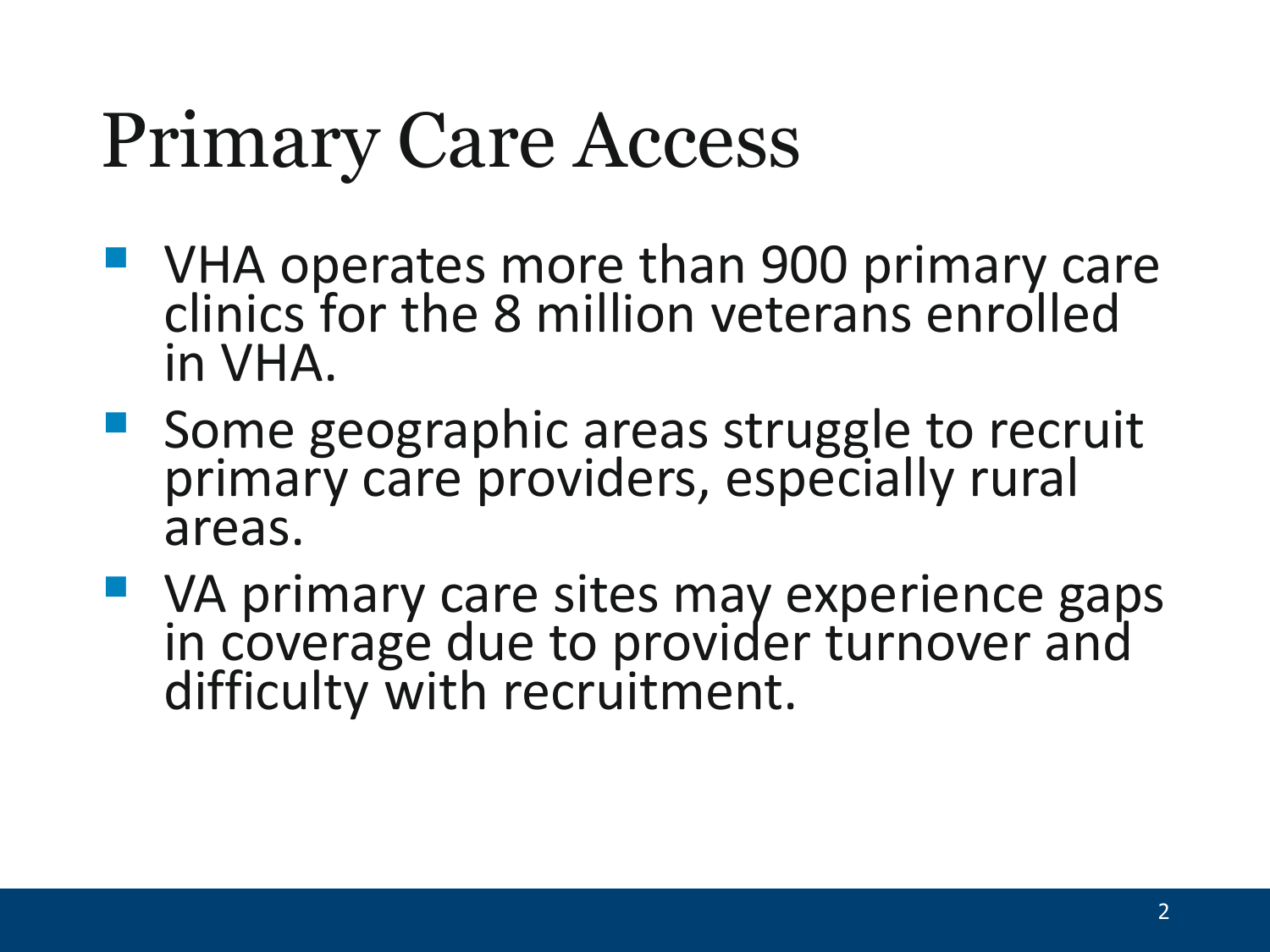## V-IMPACT Hub & Spoke Model

### Hubs:

- Delivers *primary care services* across a VISN for sites experiencing primary care provider gaps that may reduce access for Veterans
- Used scoring tool to allocate resources to sites with greatest need
- Team-based to include integrated mental health & clinical pharmacy services. Some sites also incorporate RNCM in the Hub to provide an additional resource for the Spoke.

### Spokes:

- Sites with longer term primary care provider needs
- Facilitate the telehealth visits with a PACT teamlet (LPN/RNCM/MSA)
- Hub providers document all clinical care within a spoke site CPRS system



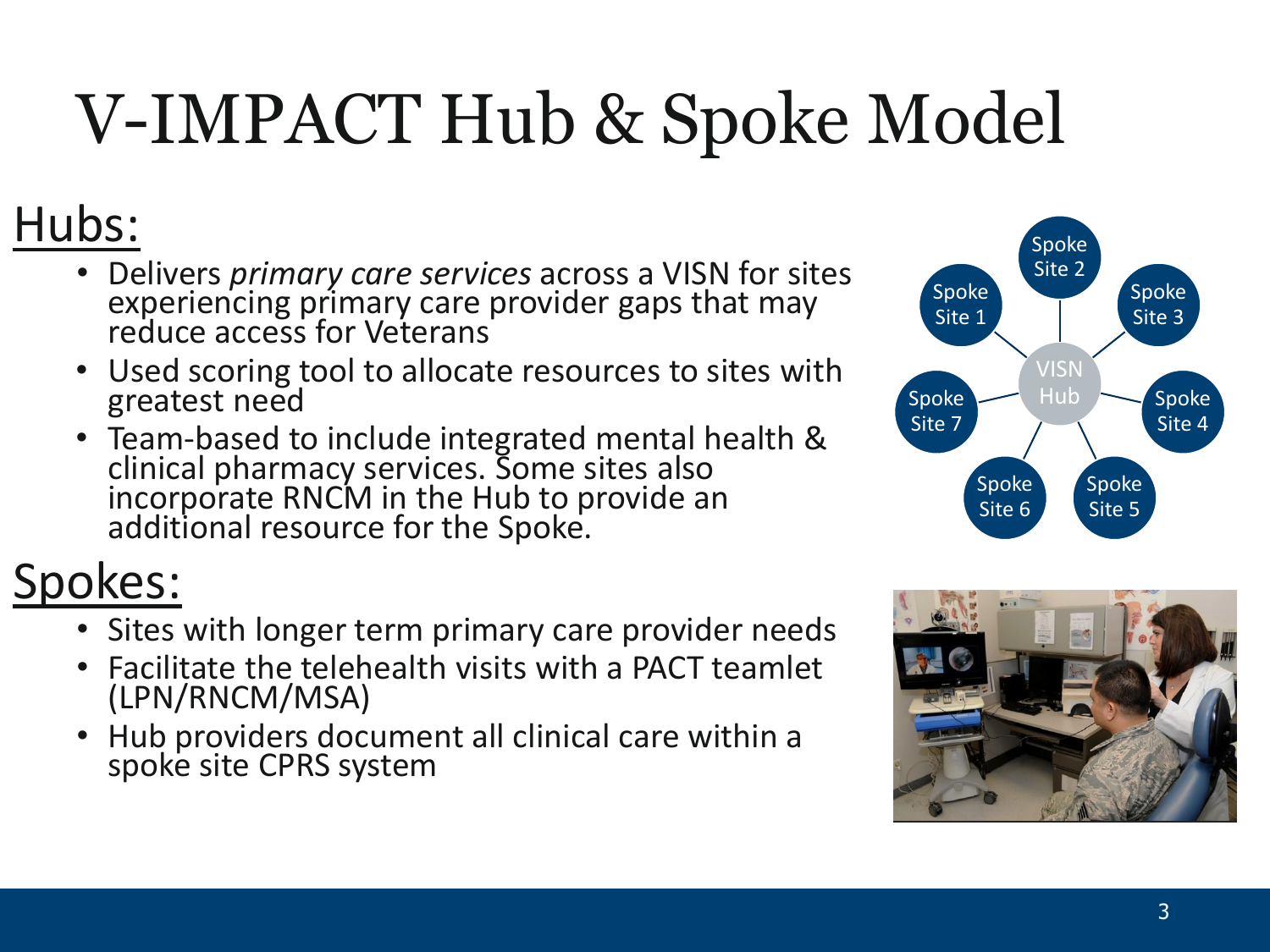

## V-IMPACT Model

- Hub team assumes an entire patient panel when provider leaves a spoke site
- Originally intended to provide temporary coverage to spoke sites
	- ‒ Designed to provide 6-24 months gap coverage while sites recruit PC providers
- Continuity for patients
	- ‒ Allows patients continued access to care at their local facility while sites recruit providers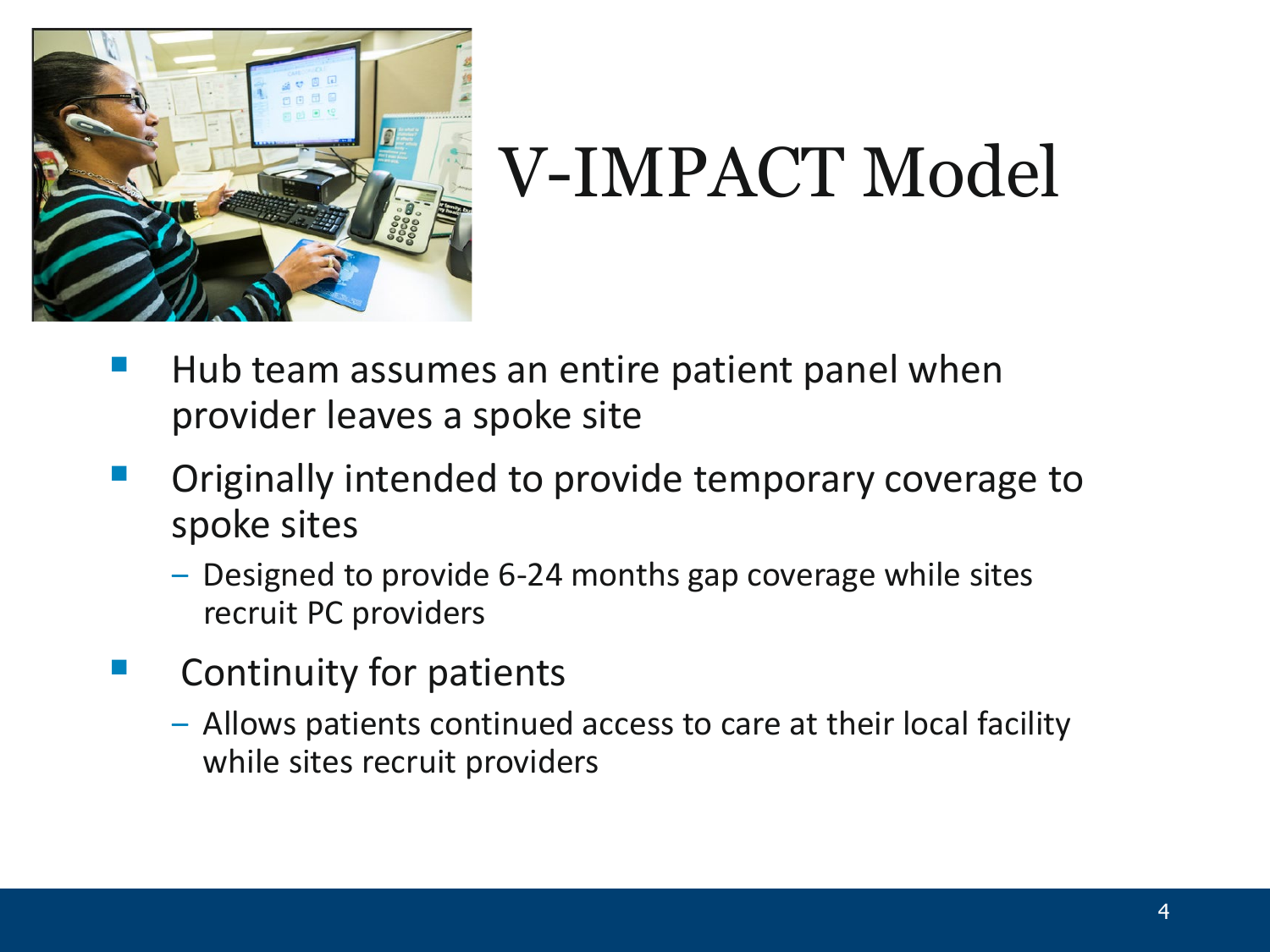## Benefits of V-IMPACT to Spoke **Sites**

- ‒Helps clinics maintain access to care for patients during times of provider attrition
- ‒Provides access to care for patients in their clinic and within a PACT Teamlet
- ‒Stabilizes workforce within a VISN
- ‒Provides whole team resources (RNCM, clinical pharmacy, PCMHI) to spoke sites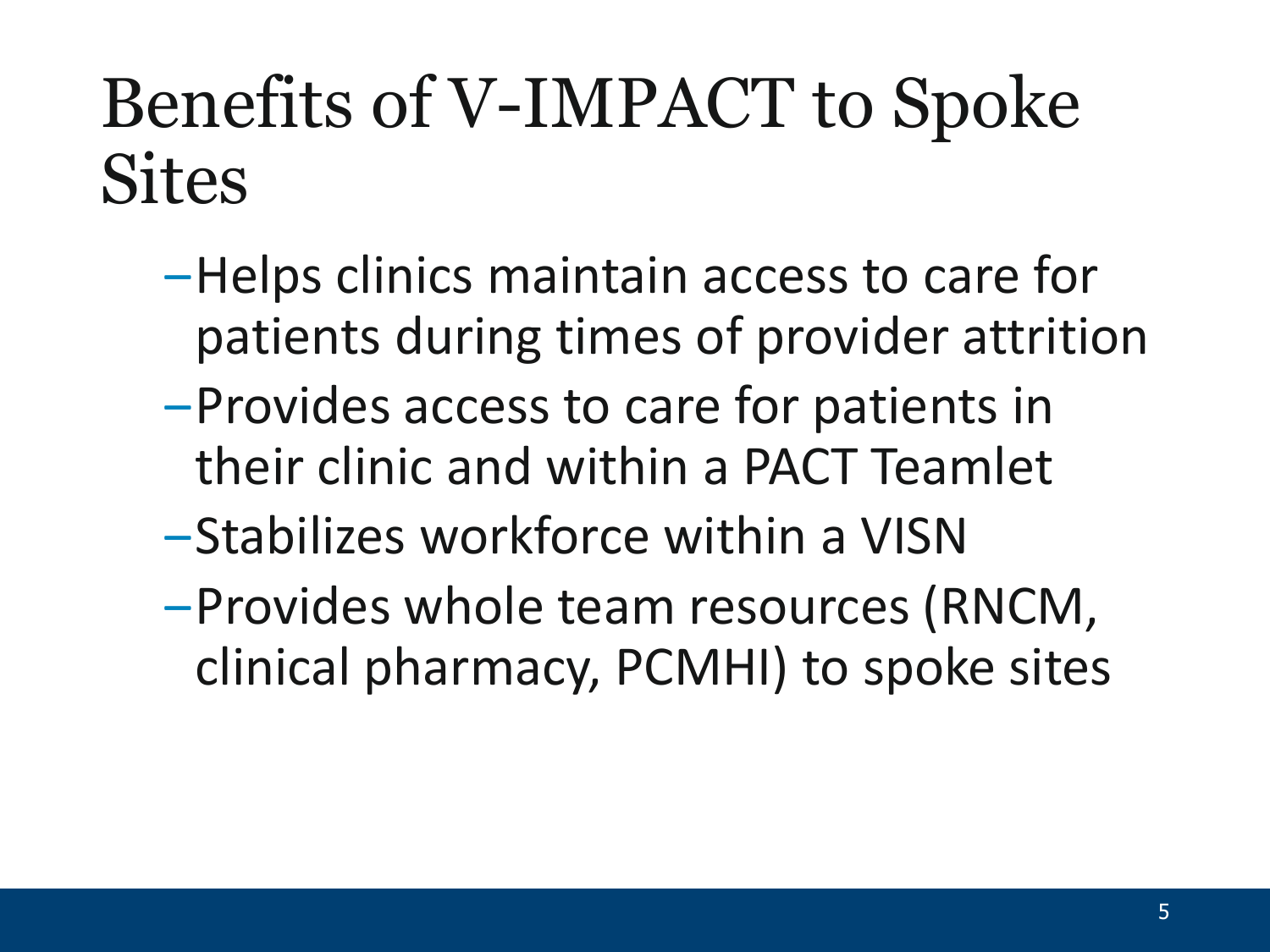## V-IMPACT Program Implementation

- Pilot program began with funding by Office of Rural Health in VISN 20 in 2013
	- ‒ Hub at Boise VAMC
- **EXPALER 19 Expanded to other VISN's 2014-2018**

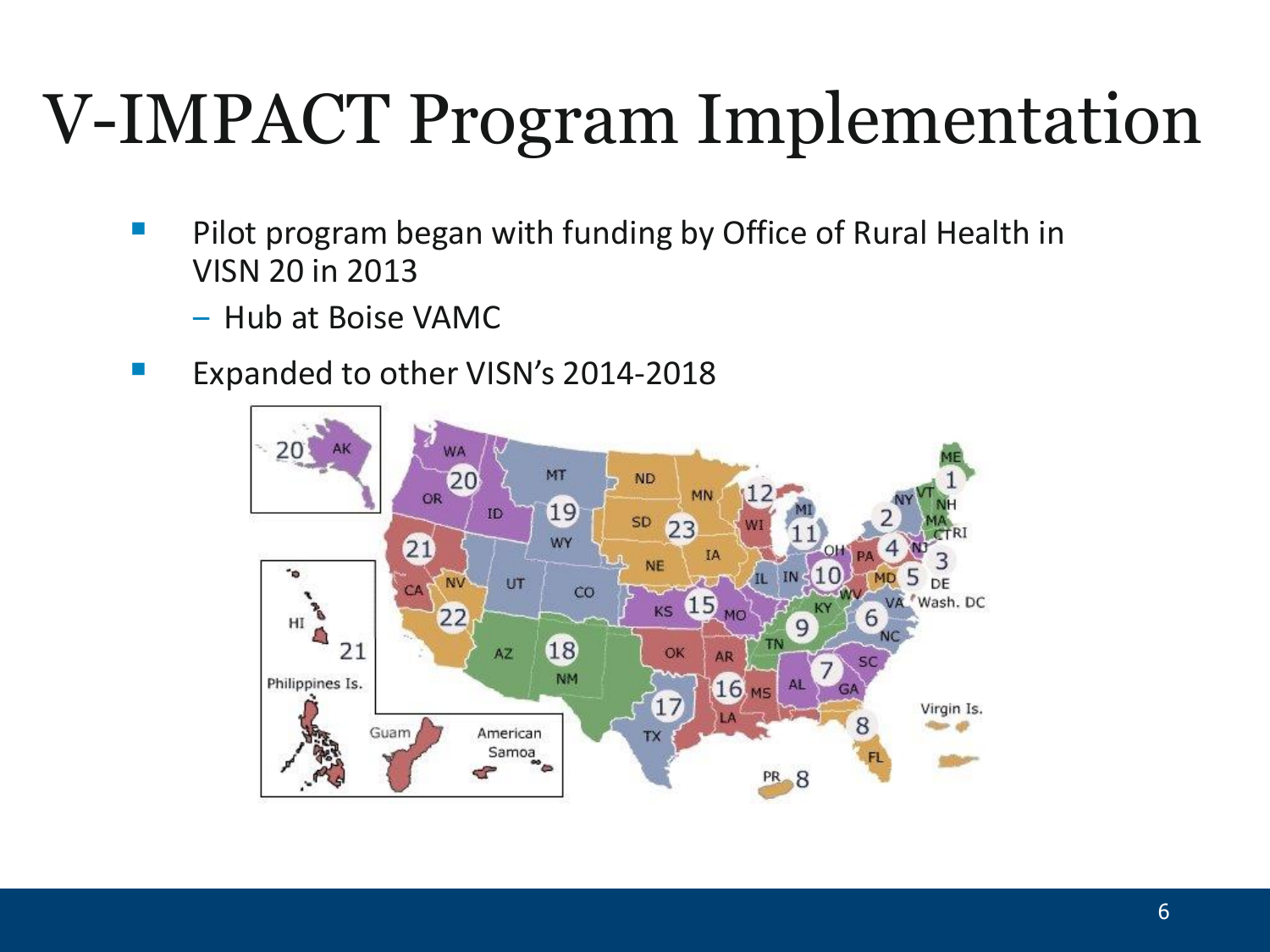# Evaluation Objectives

- Describe V-IMPACT implementation across sites in VISN 20.
- Examine impacts of V-IMPACT on VA health care utilization.
- Estimate impact of V-IMPACT on health care costs.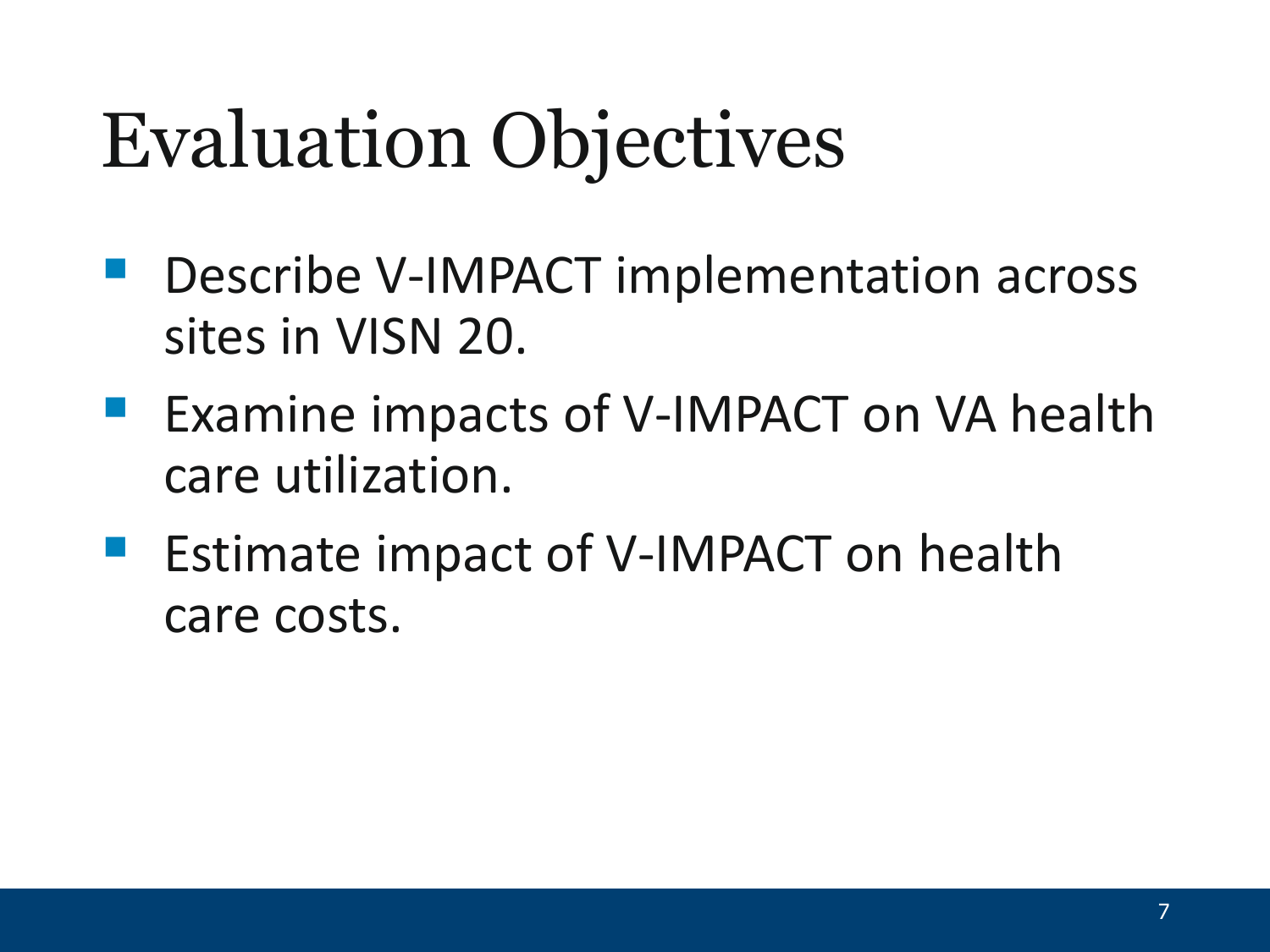# Evaluation Design

- Cohort included 891,855 patients assigned to primary care in VISN 20 spoke sites.
	- ‒ 8 spoke sites excluded b/c <1000 patients in PCMM prior to 2017
- Longitudinal design with unbalanced panel  $\circ$  V-IMPACT penetration rate = # patients using V-IMPACT services during the year

all primary care patients

- o Compare site V-IMPACT penetration rate over time and by site and patient characteristics.
- o Compare outcomes 2013-2018 by site V-IMPACT penetration rate.
- o Some V-IMPACT sites implemented V-IMPACT after 2018, so their penetration rate = 0% for all evaluation years.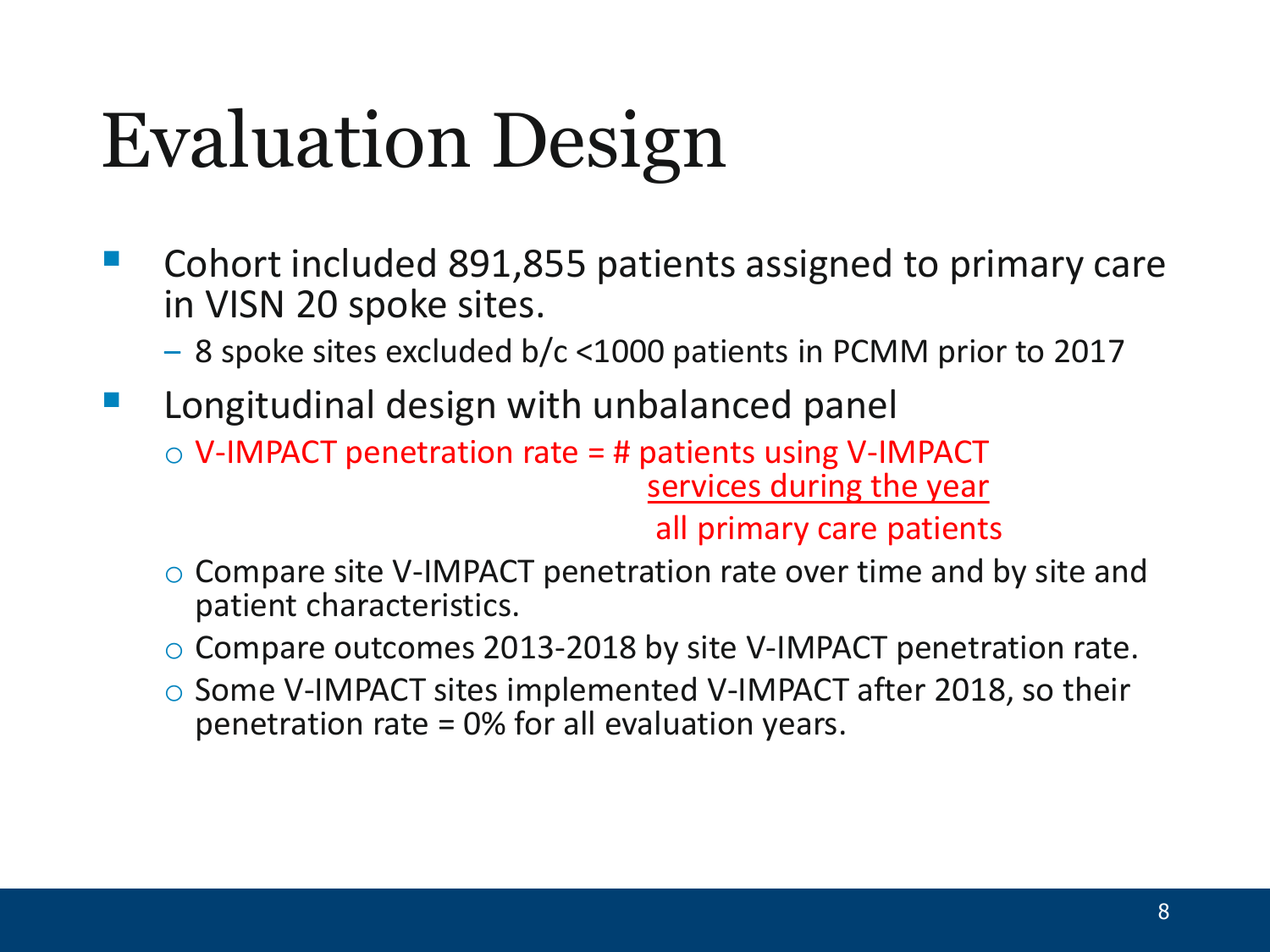## Data Sources

- V-IMPACT encounters measured using clinic location names from CDW Outpatient Visit Table and CHAR4 codes from MCA CHAR4 file.
	- ‒ Telehealth
	- ‒ Telephone
	- ‒ In-person (hub team visits spoke site)
- Total VA costs obtained from MCA Outpatient file.
- VA outpatient and inpatient care measured from CDW Outpatient files.
- Community care measured from Fee Basis/PIT files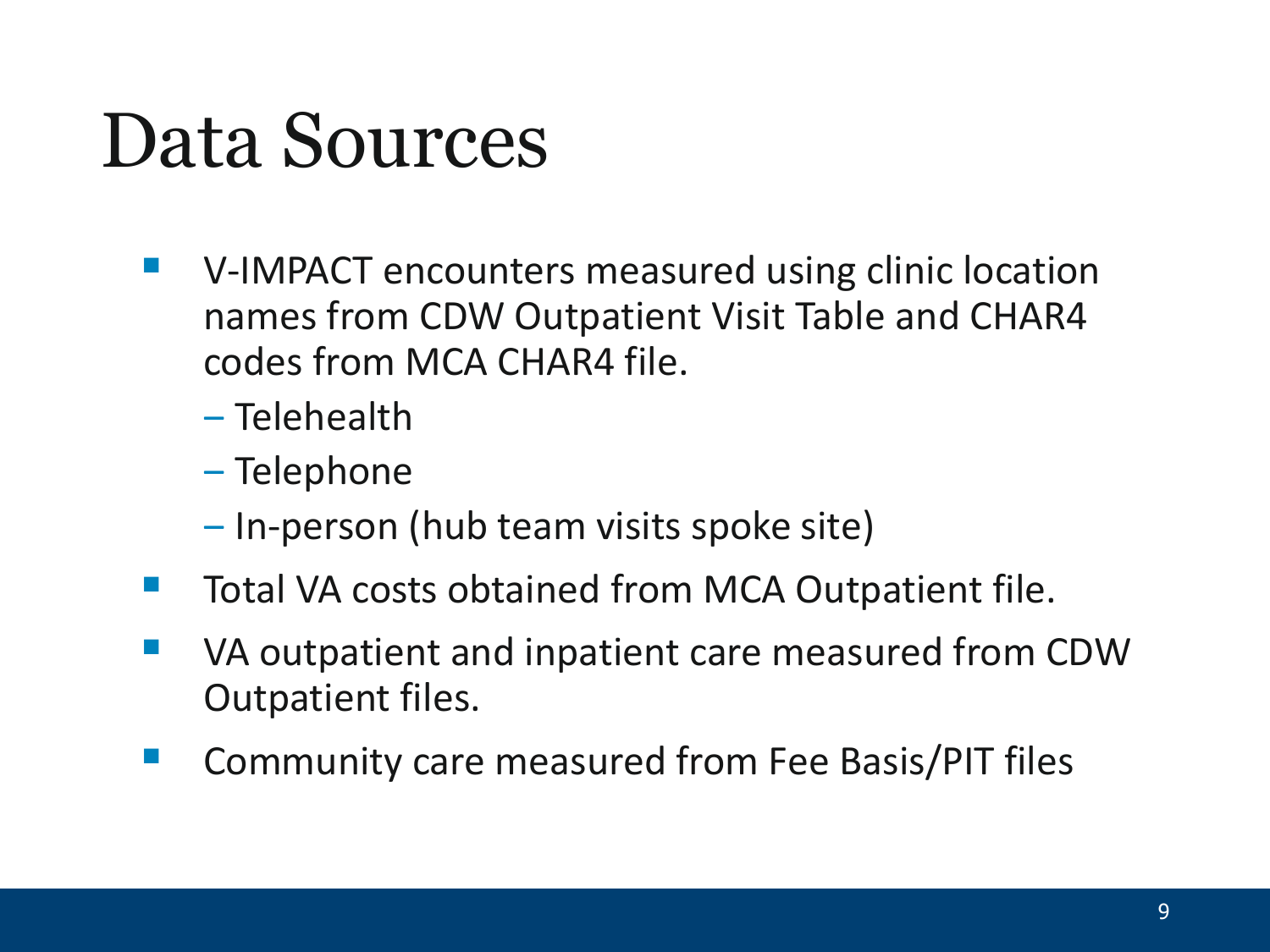# Evaluation Outcomes

- Utilization and cost outcomes:
	- ‒ Inpatient and outpatient costs
	- ‒ Community care costs
	- ‒ Primary care visits, in-person and telehealth
	- ‒ PCMHI visits, in-person and telehealth
	- ‒ Specialty care visits
	- ‒ Mental health visits
	- ‒ ED visits
	- ‒ Inpatient stays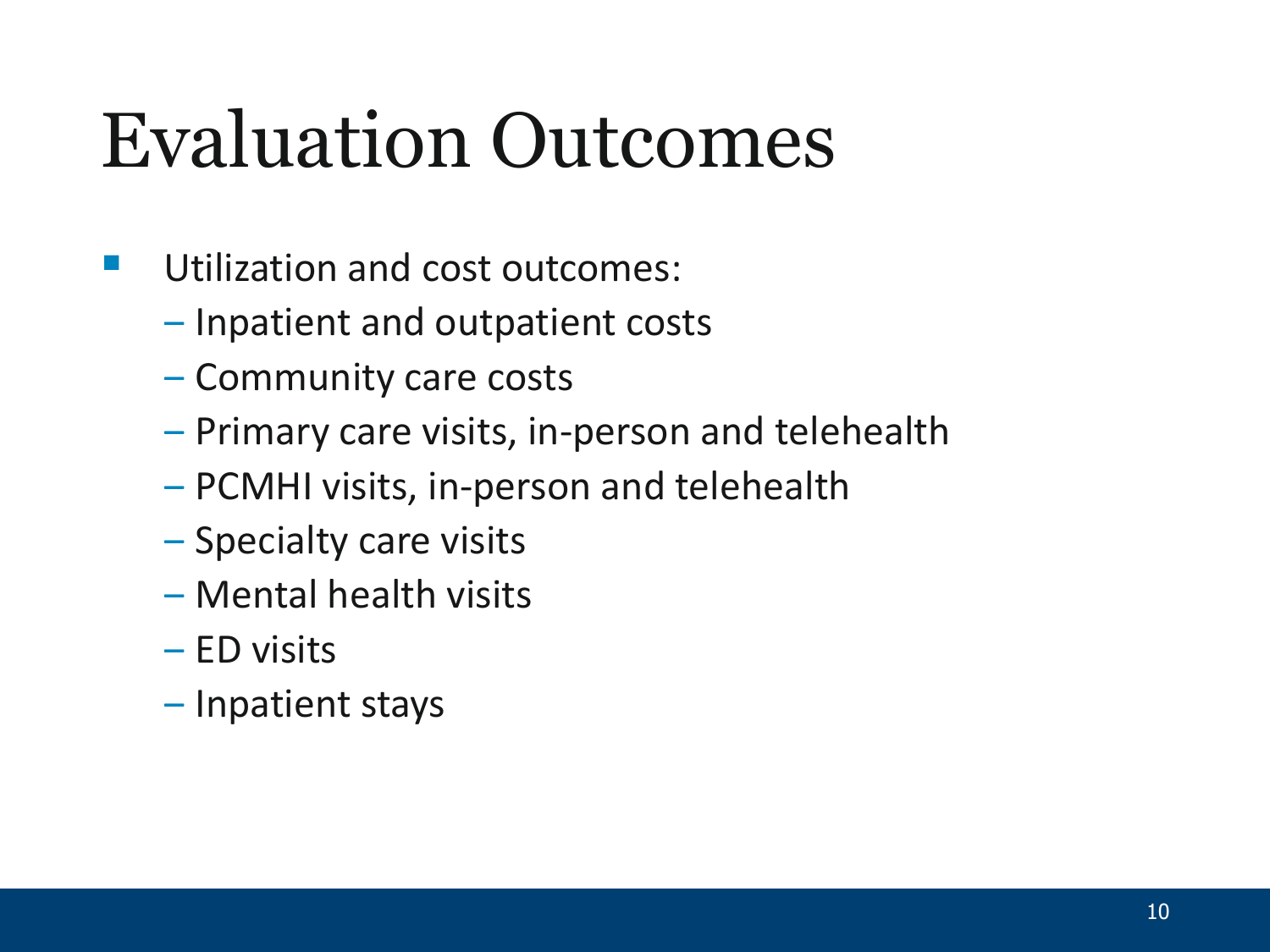# Regression Methods

- Regression models used negative binomial models for utilization outcomes (outpatient visits, inpatient stays)
- **Linear models for cost outcomes (inpatient, outpatient,** community care costs)
- **All models included patient random effects and SE adjusted for** clustering by site
- **All models adjusted for patient sociodemographic** characteristics, comorbidity, distance to VA site
- All models adjusted for site size, rurality, type (e.g. VAMC, CBOC)
- **Sensitivity analyses with tobit models**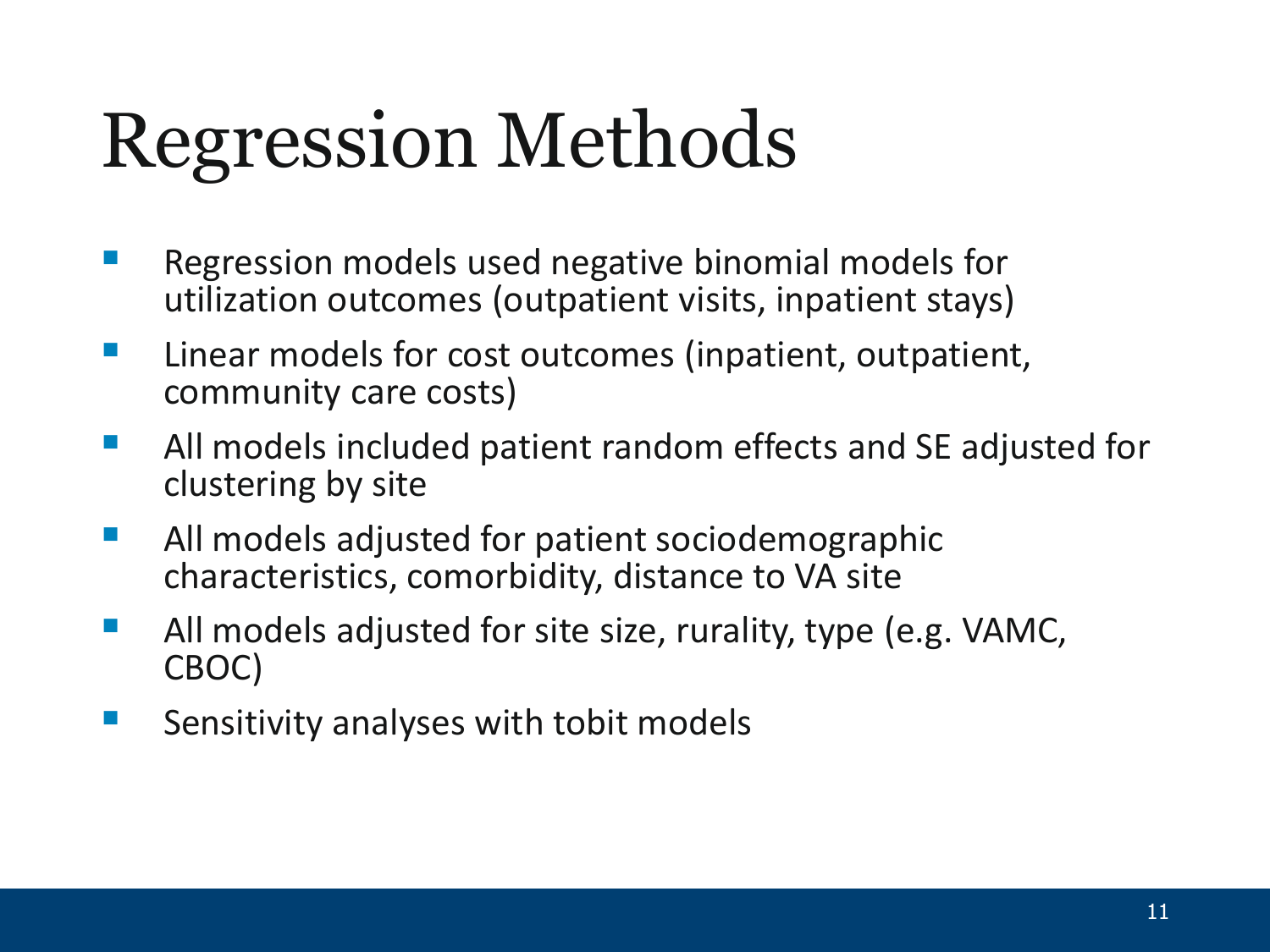### Penetration of V-IMPACT by Site, 2013- 2018, N=22

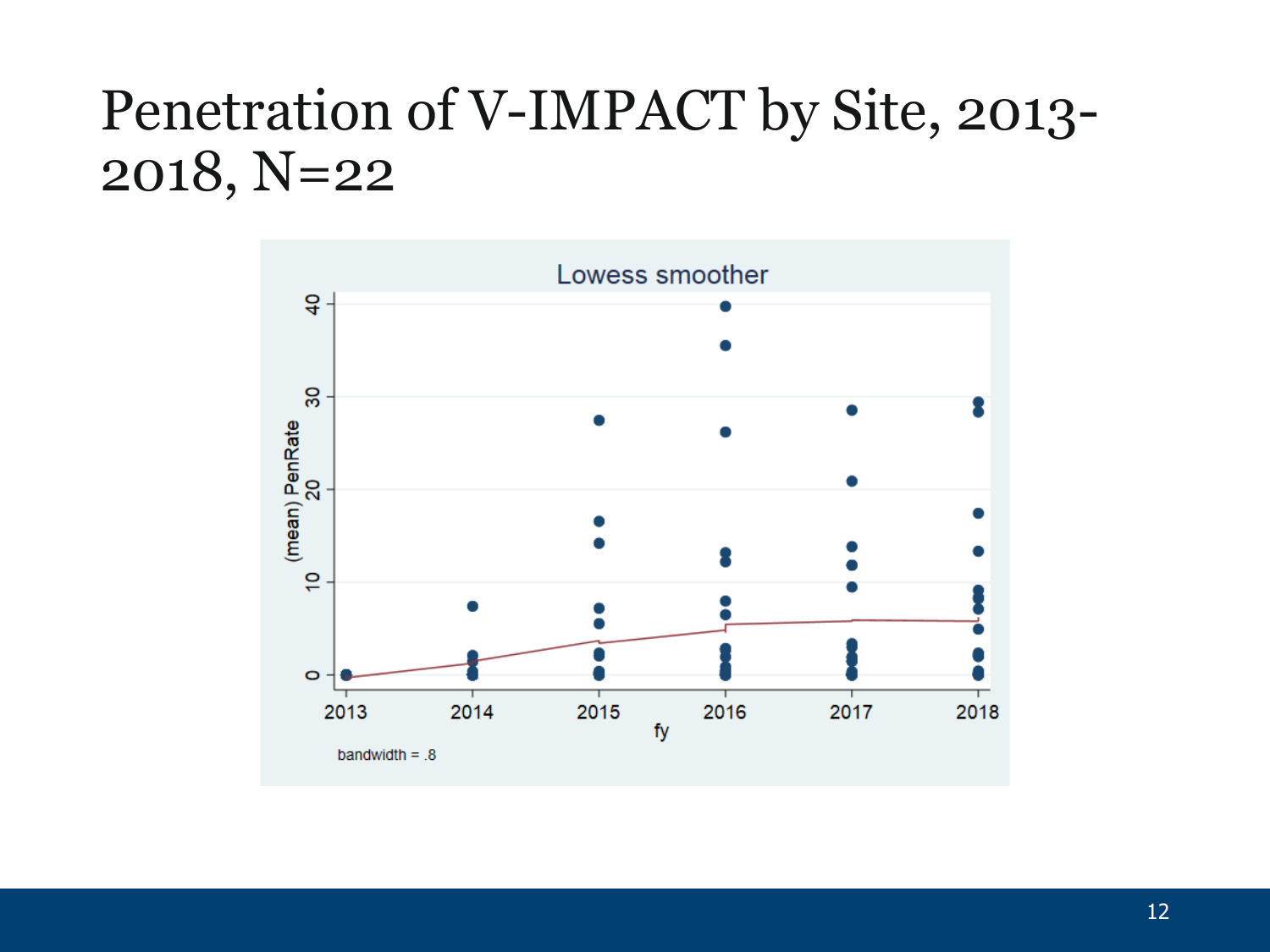## V-IMPACT Utilization in VISN 20 Hub

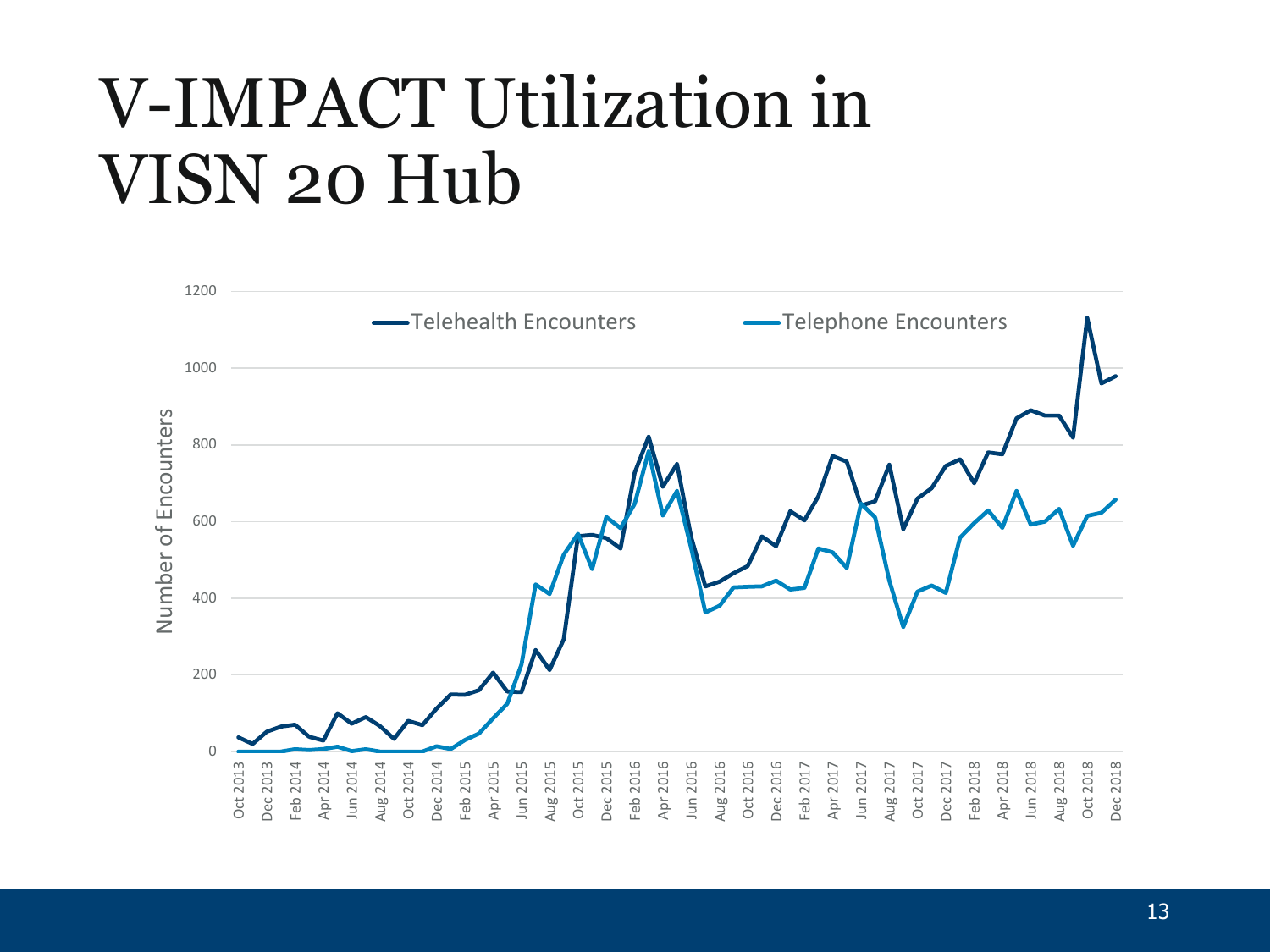### V-IMPACT Penetration by Rurality

Penetration rate by Clinic Rurality, 2014-2018

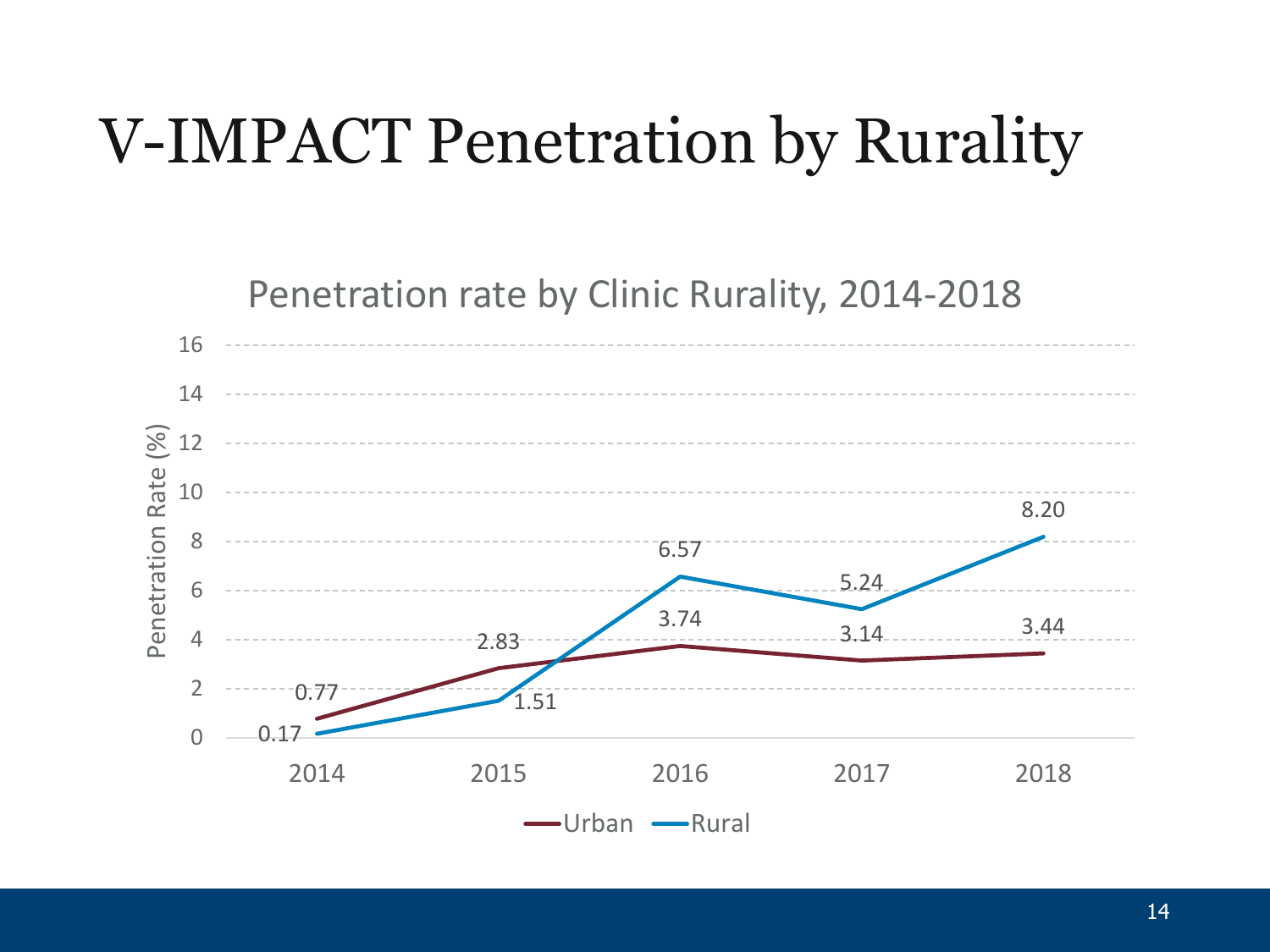### V-IMPACT Penetration by Site Type

Penetration rate by Facility Class, 2014-2018

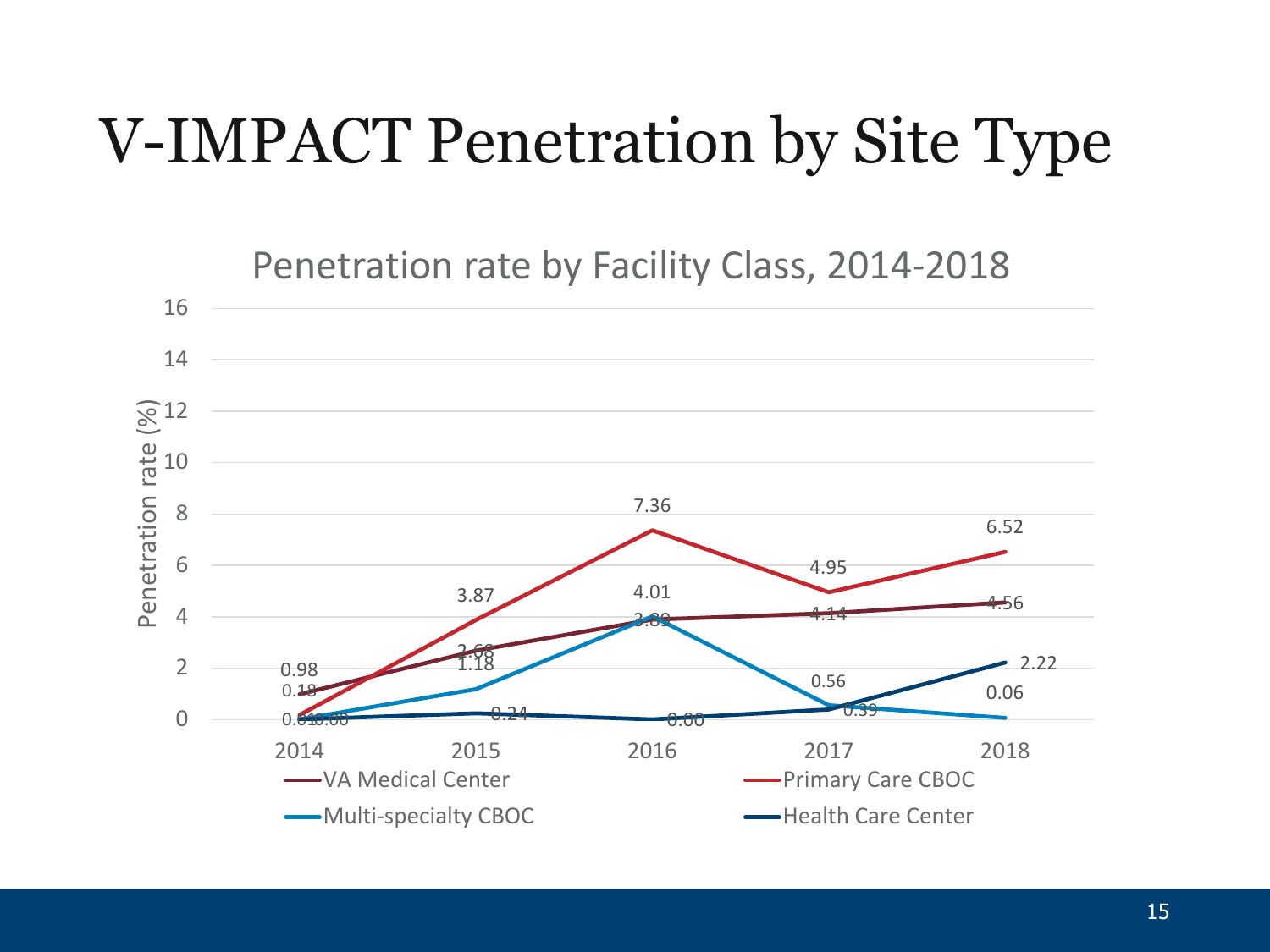#### V-IMPACT Penetration rate by Patient Characteristics

| <b>Patient Characteristics</b>          | <b>Penetration Rate in FY 2018</b> |                           |              |              |
|-----------------------------------------|------------------------------------|---------------------------|--------------|--------------|
|                                         | 0%                                 | $>0-2%$                   | $>2-10%$     | $>10-100\%$  |
|                                         | $N = 17349$                        | $N = 63308$               | $N = 58414$  | $N = 15277$  |
| Age, mean (SD)                          | 63.0 (16.1)                        | 58.0 (17.3)               | 61.2(16.8)   | 64.7 (15.8)  |
| <b>HCC Comorbidity Score, mean (SD)</b> | 0.7(0.7)                           | 0.7(0.8)                  | 0.7(0.8)     | 0.7(0.7)     |
| <b>Male</b>                             |                                    | 16,120 (93%) 56,333 (89%) | 53,291 (91%) | 14,204 (93%) |
| <b>Race</b>                             |                                    |                           |              |              |
| White                                   |                                    | 14,833 (85%) 47,224 (75%) | 49,118 (84%) | 13,764 (90%) |
| <b>Black</b>                            | 300(2%)                            | 5452 (9%)                 | 1863 (3%)    | 205(1%)      |
| Other                                   |                                    | 2,216 (13%) 10,632 (17%)  | 7,433 (13%)  | 1,308 (9%)   |
| <b>Married</b>                          |                                    | 10,096 (58%) 36,695 (58%) | 32,366 (55%) | 8,476 (55%)  |
| <b>Enrollment Priority</b>              |                                    |                           |              |              |
| >50% service-connected disabilities     | 6,203 (36%)                        | 26,579 (42%)              | 20,624 (35%) | 5,352 (35%)  |
| Low income (Medicaid eligible)          | 2,974 (17%)                        | 9,993 (16%)               | 11,482 (20%) | 3,238 (21%)  |
| Not service-connected                   | 2,641 (15%)                        | 7,515 (12%)               | 9,469 (16%)  | 2,091 (14%)  |
| All other or unknown                    | 5,531 (32%)                        | 19,221 (30%)              | 16,839 (29%) | 4,596 (30%)  |
| <b>Drive distance to closest VHA</b>    |                                    |                           |              |              |
| primary care site, mean (SD)            | 26.5(22.3)                         | 20.2(22.4)                | 19.2(26.0)   | 14.5 (17.9)  |
| <b>Drive distance to closest VHA</b>    |                                    |                           |              |              |
| secondary care site, mean (SD)          | 99.7 (45.4)                        | 43.6 (67.2)               | 56.2 (107.6) | 105.1 (40.8) |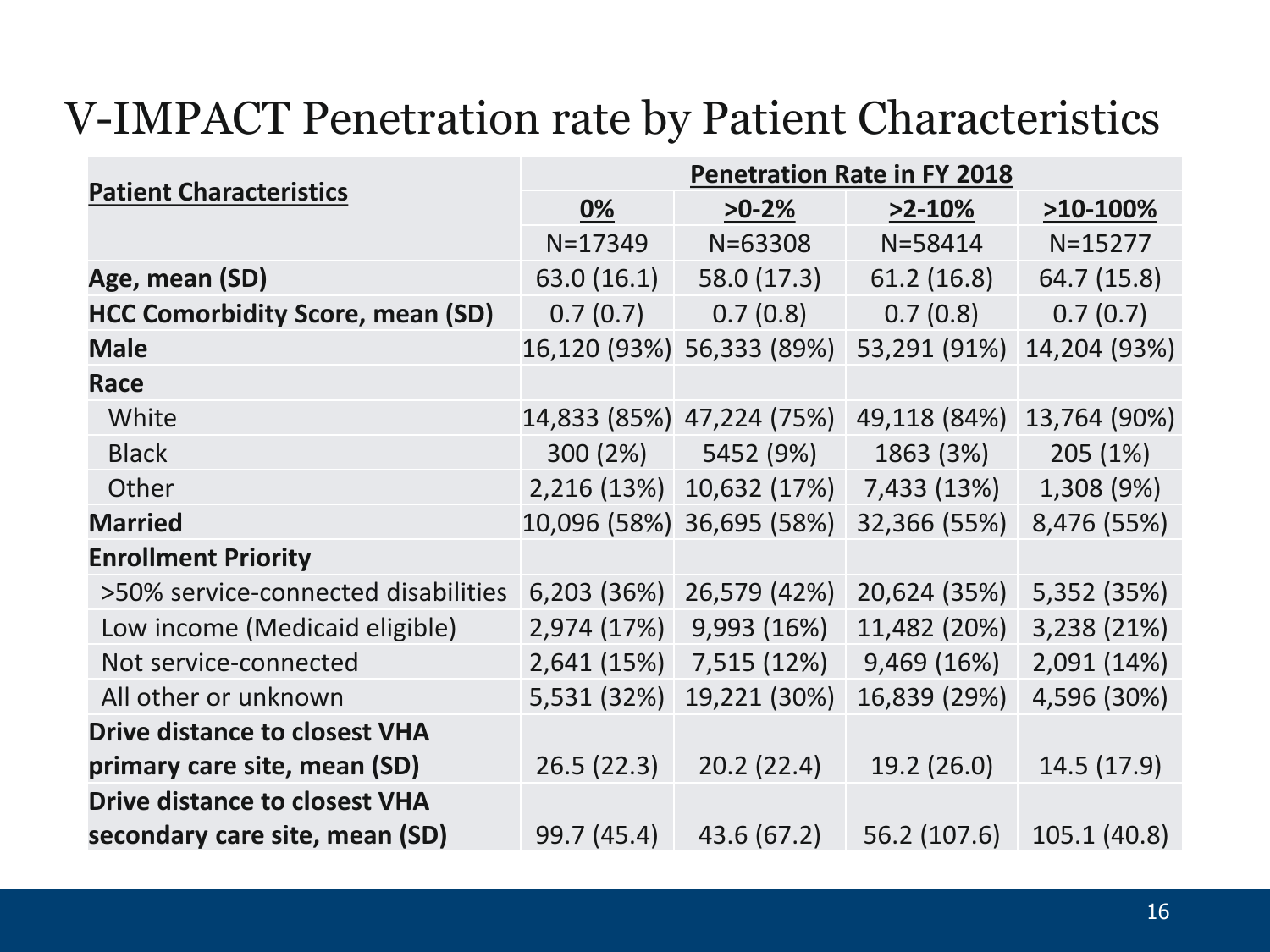#### Results: Association between V-IMPACT Penetration Rate and Primary Care Utilization

V-IMPACT Primary Care Predictive Margins, VISN 20 From Multivariate Mixed Effects Negative Binomial Regression Models

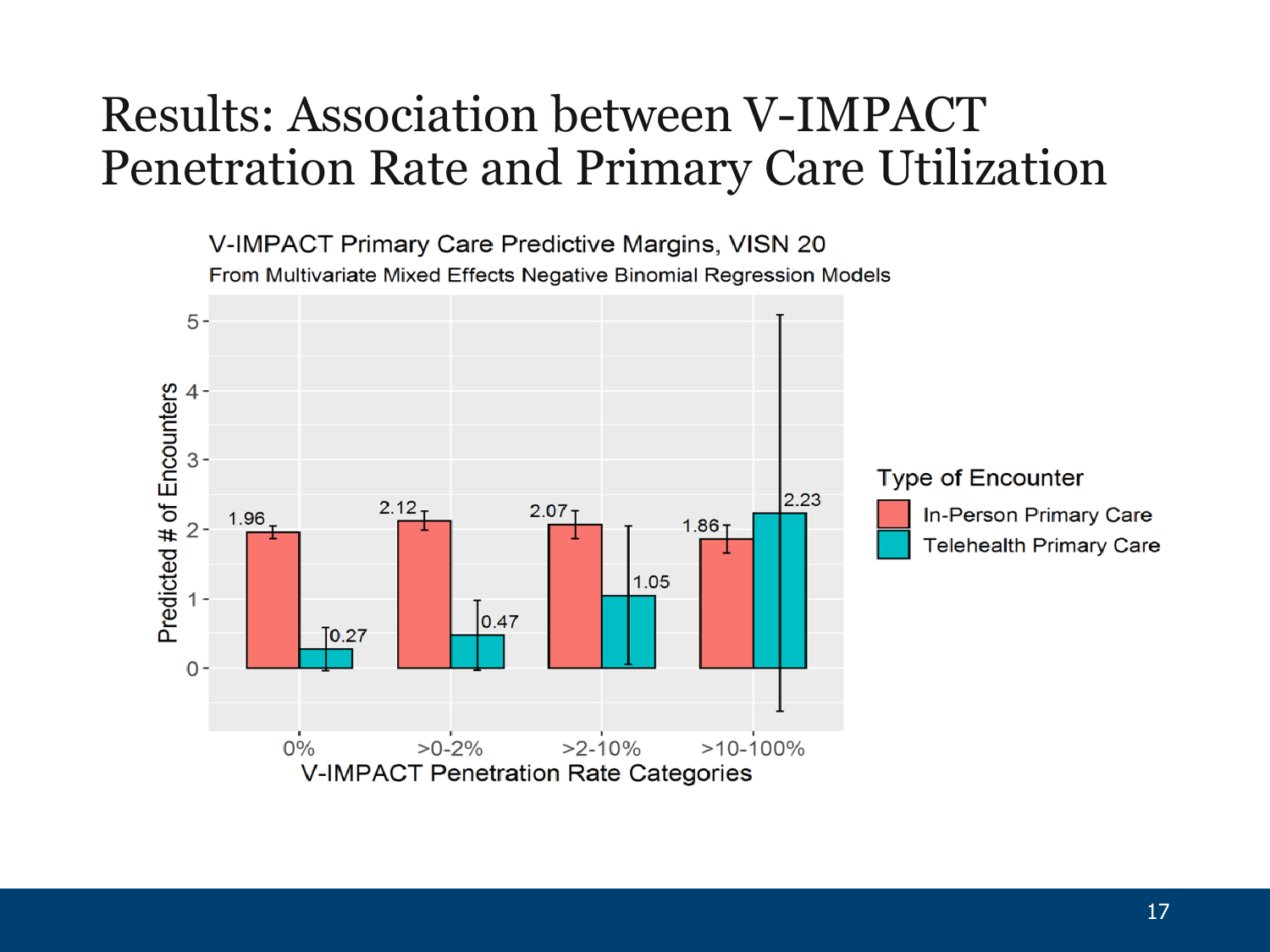### Results: Association between V-IMPACT Penetration Rate and PCMHI Utilization

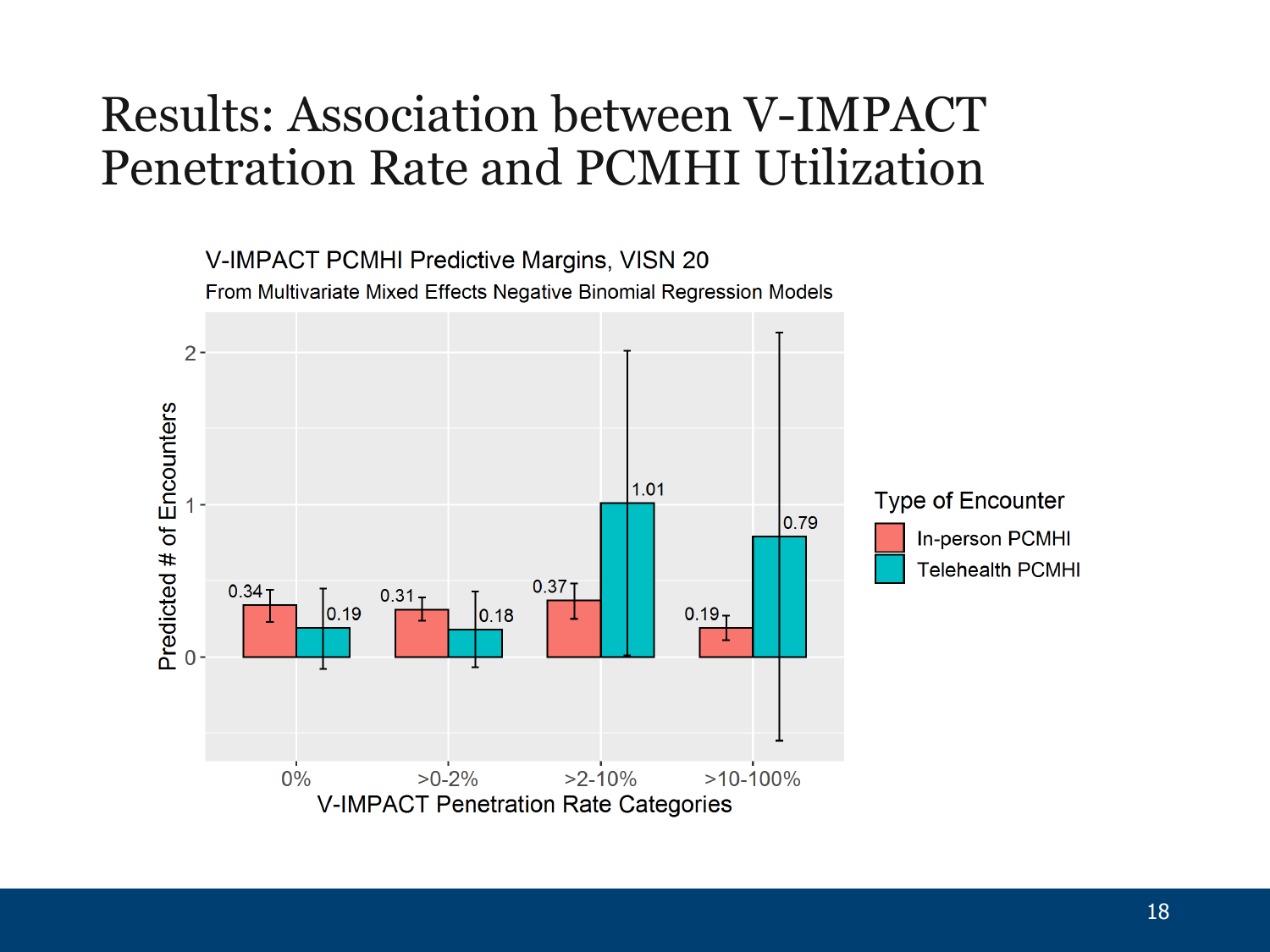#### Results: Association between V-IMPACT Penetration Rate and Acute Care Utilization

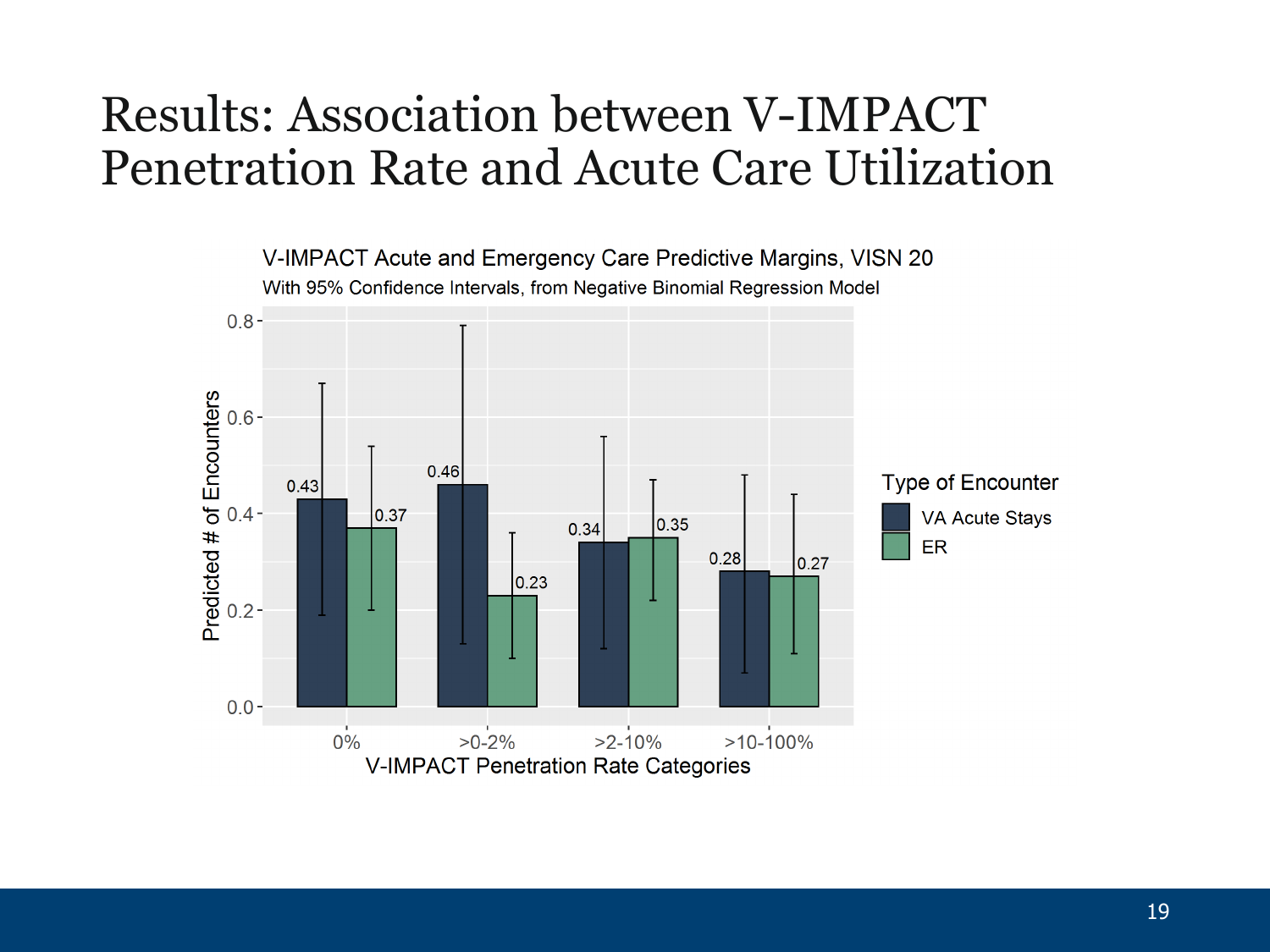### Results: Association between V-IMPACT Penetration Rate and Outpatient Costs

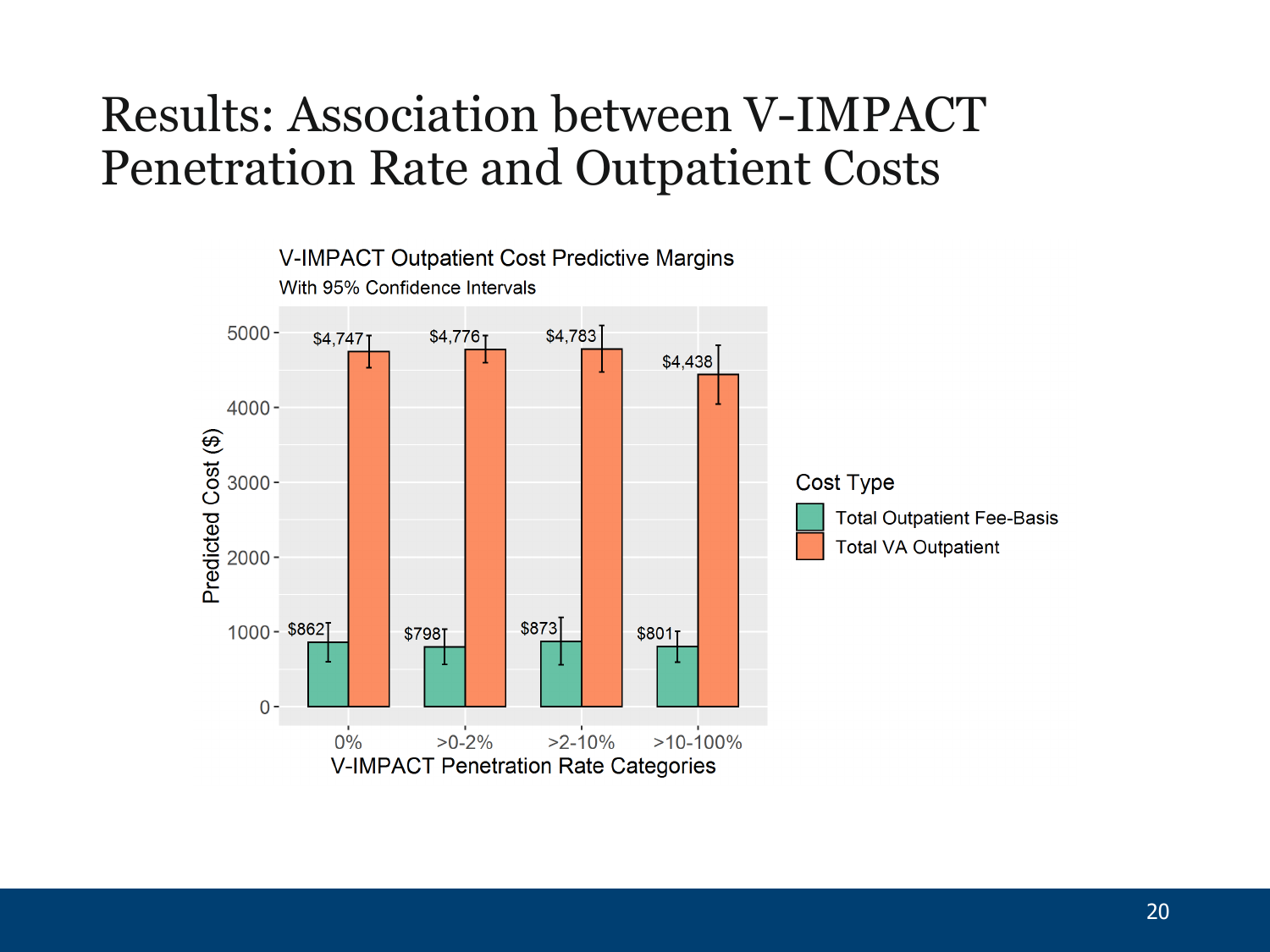### Results: Association between V-IMPACT Penetration Rate and Inpatient Costs

![](_page_20_Figure_1.jpeg)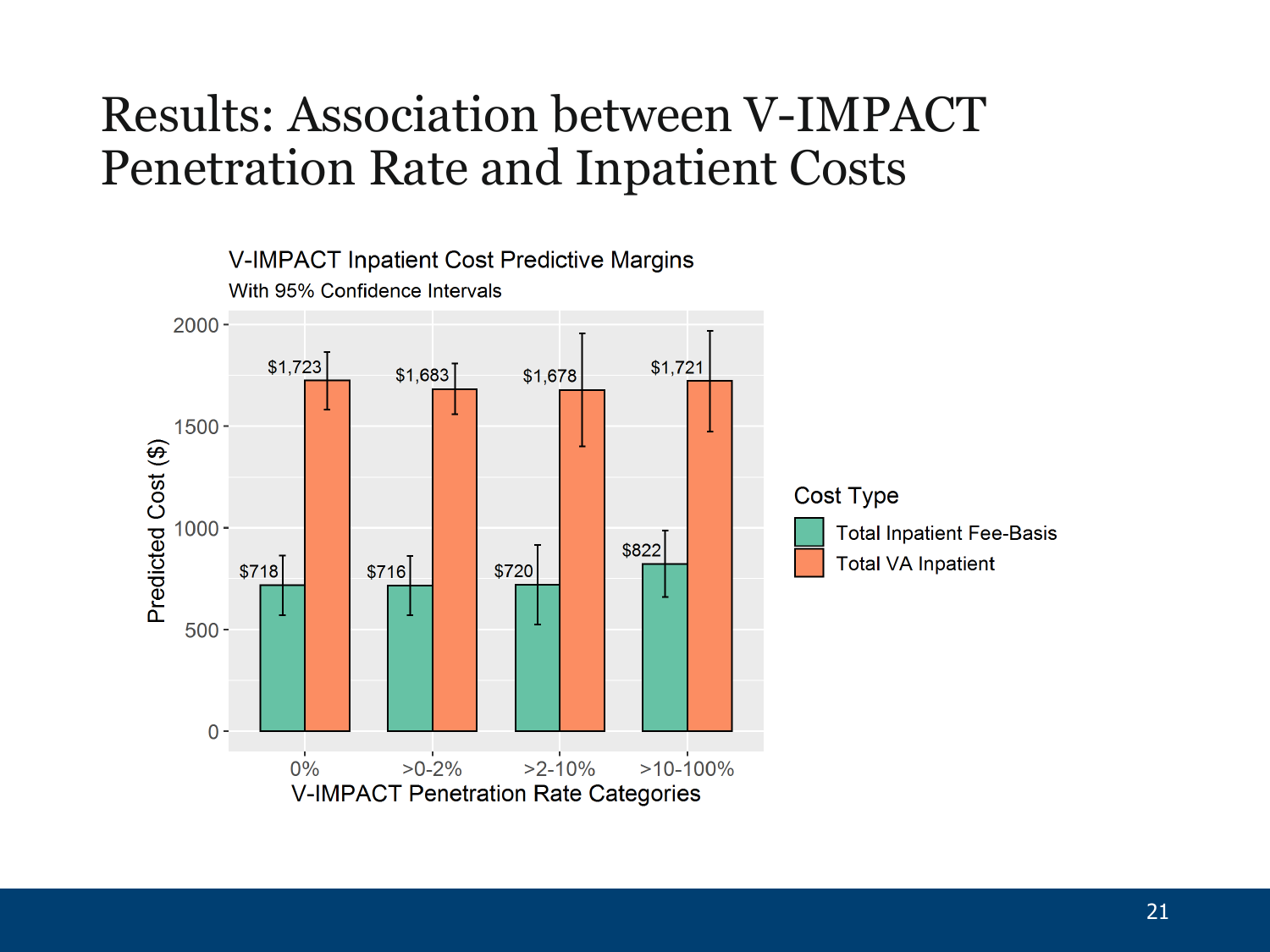## Summary

- High take up (18 spoke sites) of V-<br>IMPACT services in VISN 20
- **Implementation was greater in rural** sites, primary care CBOCs
- **Led to significantly increased use of** telehealth services.
- **No difference in health care costs.**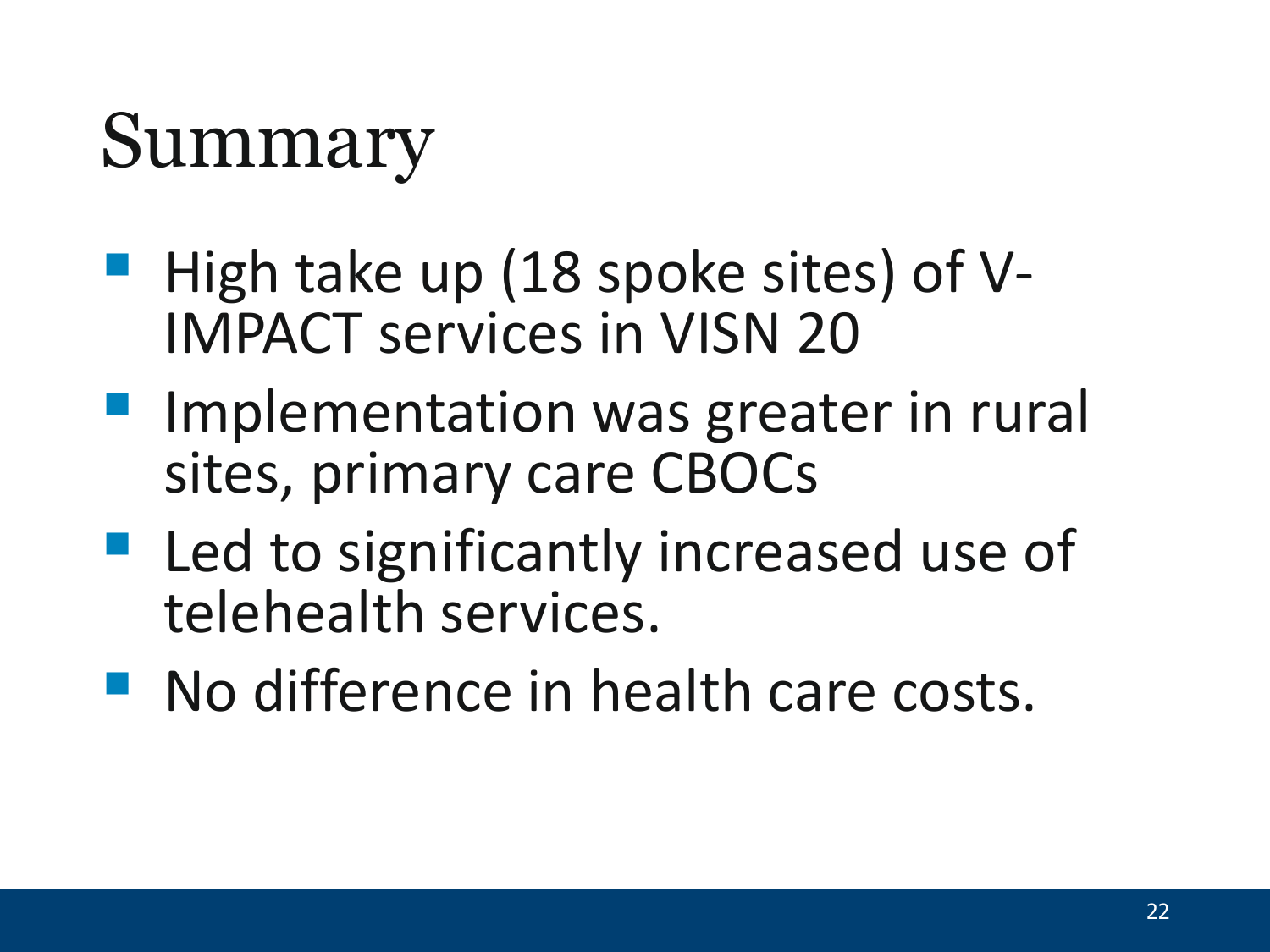## Limitations

- Costs of implementing V-IMPACT program not included in total health care costs.
- **Significant differences between sites** with lower versus higher penetration of V-IMPACT.
- Impact on care quality is unknown.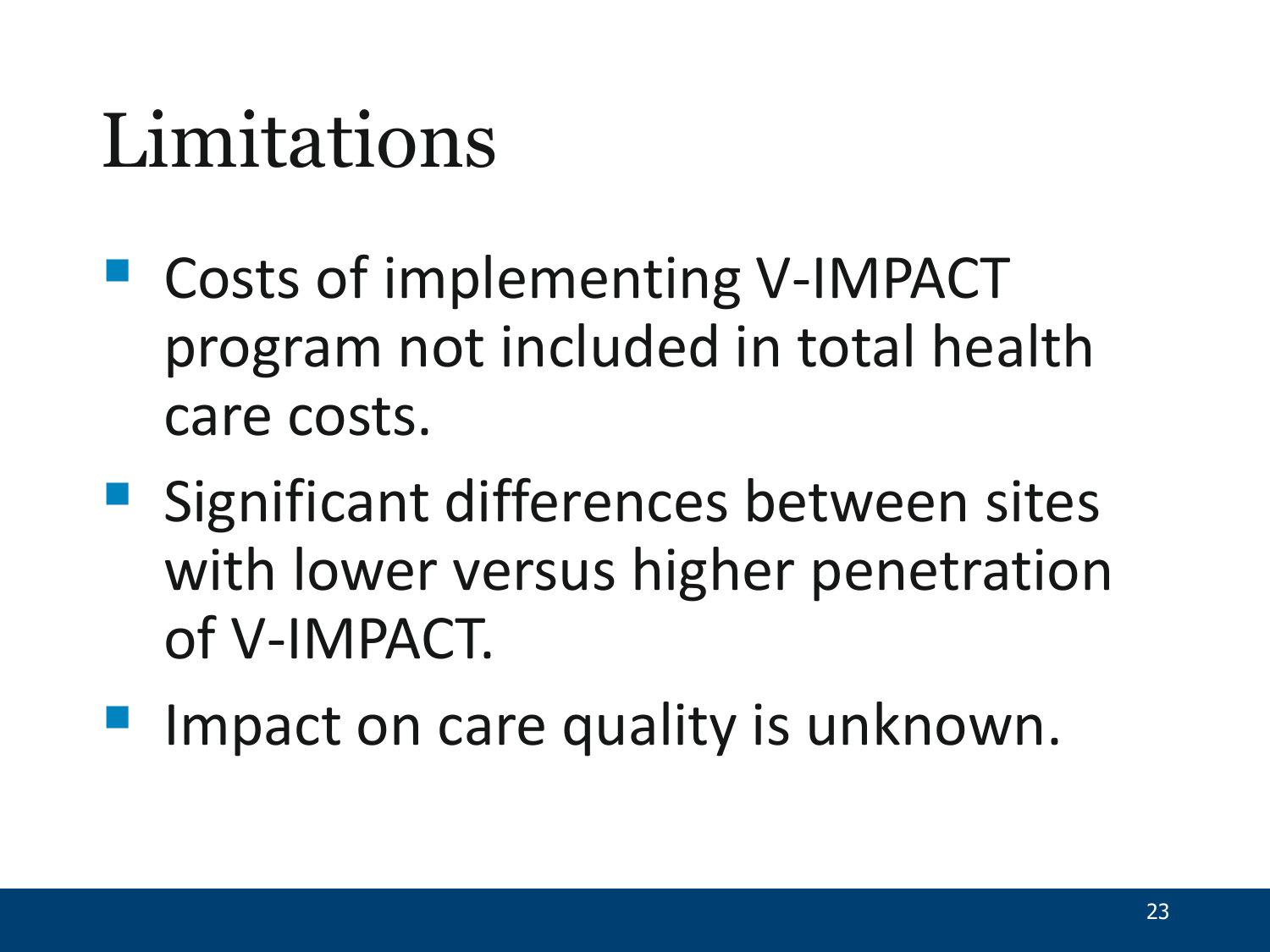# Conclusions

- Site-to-site telehealth services appear to be a viable option for sites having difficulty recruiting providers.
- **Rural sites most likely to adopt this type of** telehealth program.
- **Unclear how much this program substituted for** community care.
- **National Clinical Resource Hub program** implemented in FY19 combined tele-primary care<br>and tele-mental health under one VISN hub.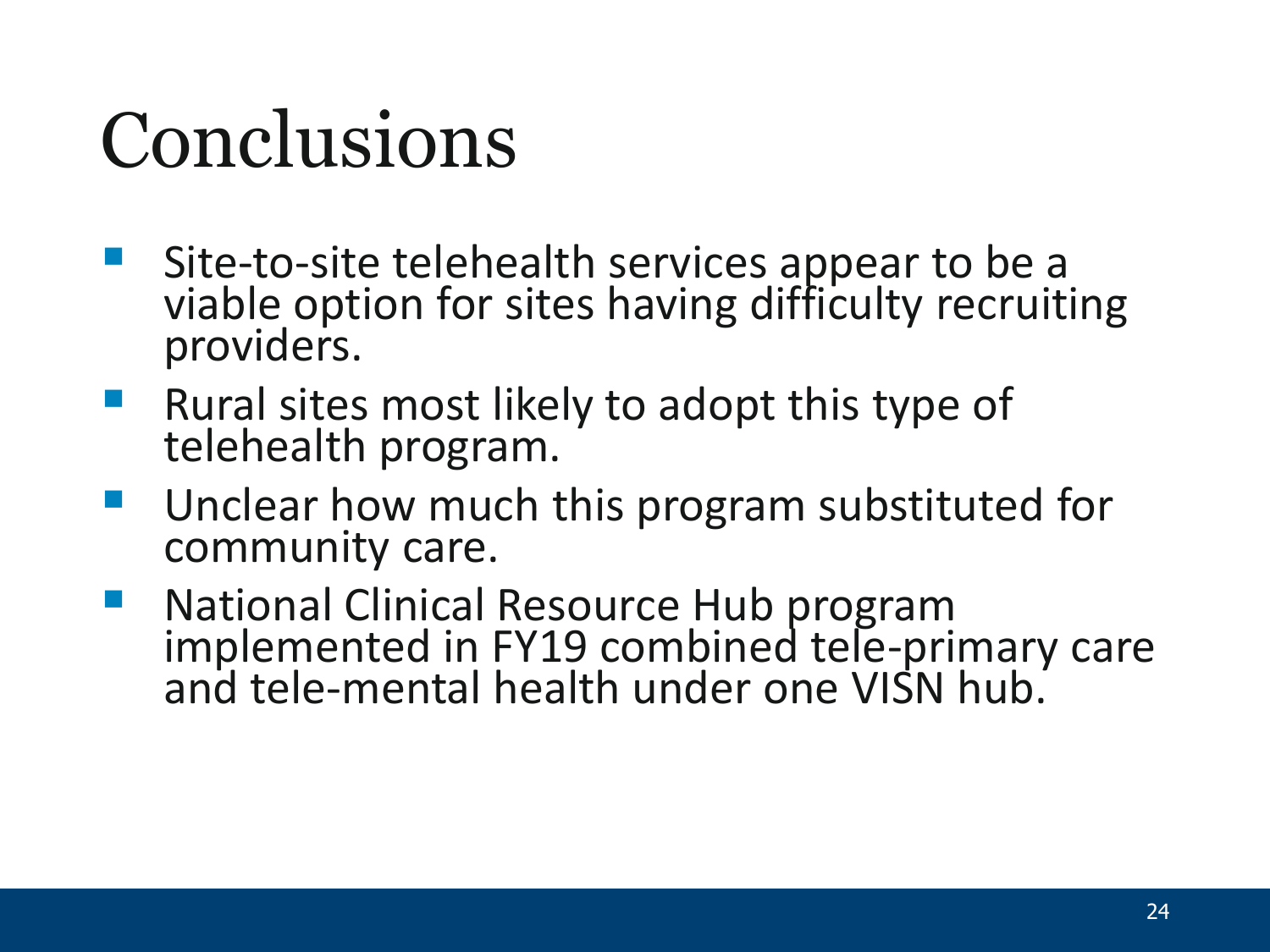## V-IMPACT Evaluation Team

- ‒Libby Dismuke
- **-Kritee Gujral**
- ‒Jo Jacobs
- ‒Anna Oh
- ‒Jennifer Scott
- ‒Howard Jiang
- ‒Adam Chow
- ‒Leena Ambady